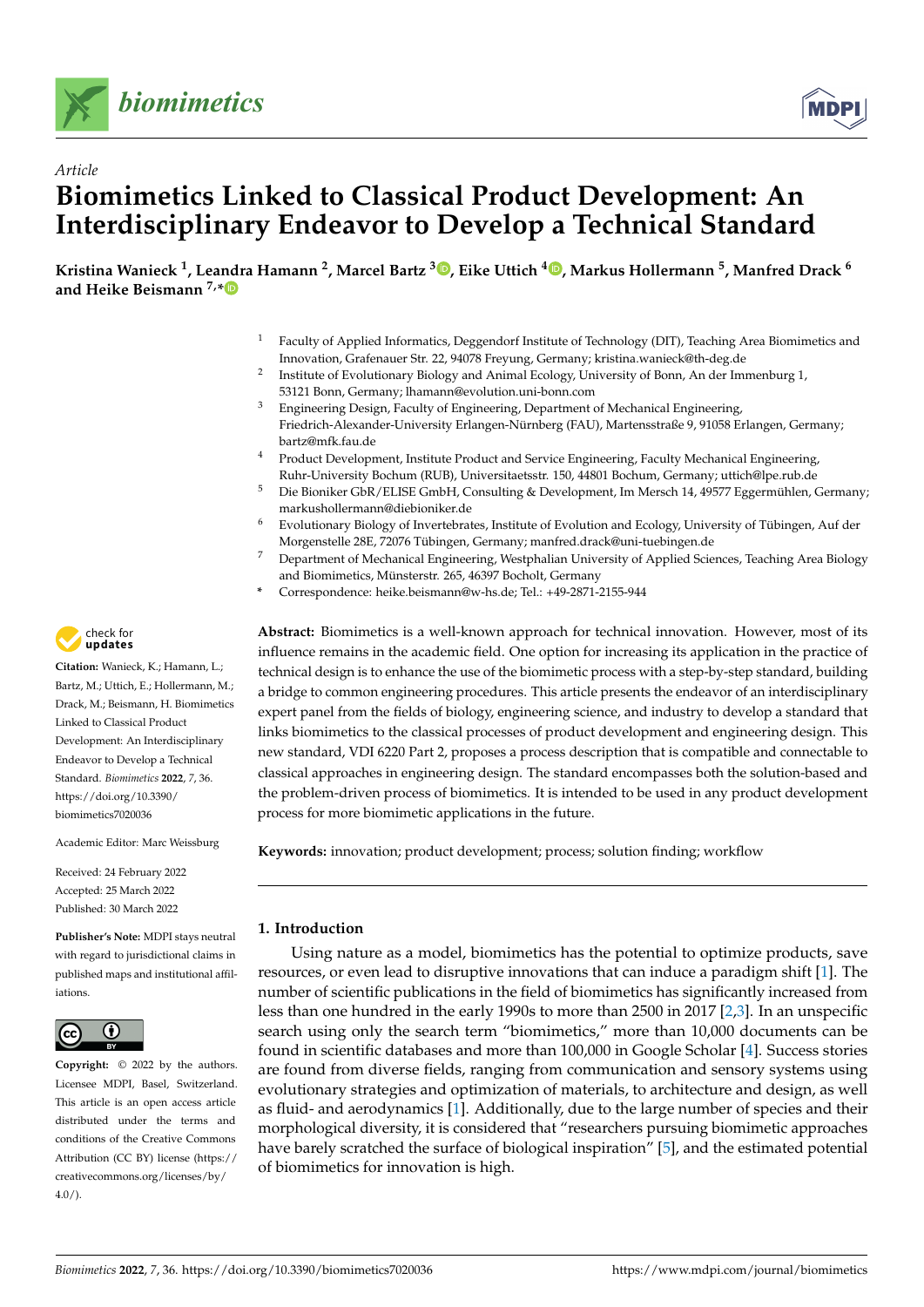However, the practice of biomimetics, i.e., product development based on a biological model progressing up to market-ready products, is rarely carried out. According to the BioM Innovation Database, when published in 2014, 86 commercially available products met the criteria for being considered as biomimetic, meaning that they mimic a biological function, its forms, processes, or interactions [\[6\]](#page-9-5). The criteria of the International Standardization Organization (ISO) in ISO 18458 might even be stricter [\[7\]](#page-9-6). Thus, the authors assume that biomimetics, in the strict sense of ISO 18458 [\[7\]](#page-9-6) has not yet established itself as a recognized method for product development and engineering design in practice, especially in industrial procedures, due to the lack of (1) awareness, (2) an available process description, and (3) a measurable and robust benefit for the company.

Based on the experience of the authors, biomimetics can offer solutions for industry in three different ways: (1) Design principles and concrete ideas that are close to the market, i.e., the biological function is clear, and its underlying working principle is easy to implement; (2) Transformational ideas, of which the biological function is clear, but its transfer and application is unclear, and (3) Research actions, in which a biological model is not yet identified, or a technical application has yet to be found. In all three cases, a general biomimetic process description is required that is adaptable and applicable to specific research questions and development projects. Moreover, the biomimetic process still exhibits various challenges in theory, research, and practice [\[8–](#page-9-7)[10\]](#page-9-8). One of these challenges is the clear understanding of what needs to be done and how this can be achieved during the biomimetic process. In order to address this challenge, several research endeavors have focused on process descriptions, e.g., the work of [\[11](#page-9-9)[,12\]](#page-9-10) and its improvements, the usage of tools and methods to support industry adoption [\[13\]](#page-9-11), or to consider the perspective of practitioners [\[14\]](#page-9-12).

Due to the large variety of applications, descriptions of biomimetic approaches are often idealized and general, as seen in the international standard on biomimetics ISO 18458—terminology, concepts, and methodology [\[7\]](#page-9-6)—or in the unified problem-driven approach [\[12\]](#page-9-10). ISO 18458 even states that it was impossible to find one process description that fits every project [\[7\]](#page-9-6). This aspect is in contrast to industrial practice, where various methodologies are used to develop different technical products, such as the domainindependent approaches, according to Pahl and Beitz [\[15\]](#page-9-13). In Germany, it is common to use technical standards in engineering processes, such as those developed by the Association of German Engineers (Verein Deutscher Ingenieure, VDI), like the standard VDI 2221, for example, on the design of technical products and systems [\[16,](#page-9-14)[17\]](#page-9-15), or domain-specific standards, such as VDI 2206, for the development of mechatronic products [\[18\]](#page-9-16).

Concerning biomimetics, technical standards have been developed by the VDI for terms and definitions, as well as on specific topics such as lightweight design and optimization. These standards have become the foundation for the three international standards on biomimetics [\[7](#page-9-6)[,19](#page-9-17)[,20\]](#page-9-18), which indicates the importance of standardization work on a national level. Interestingly, the standards of biomimetic methods have proven to facilitate product developments. Both international standards and technical standards are already used during biomimetic developments, as they are mentioned in three patents and in 49 scientific publications [\[4\]](#page-9-3). However, only a few approaches describe how biomimetic methods fit in specific technical processes, e.g., in the context of structural optimization processes in lightweight design [\[21\]](#page-9-19) or for motion control in robotics [\[22\]](#page-9-20). A general linkage of biomimetic methods and general engineering methodologies has only taken place as first attempts [\[12](#page-9-10)[,23\]](#page-9-21). Therefore, to increase the innovation potential of biomimetics, biomimetic methods need to be considered in engineering design, independent of specific existing development processes used in the respective companies.

The authors assume that the missing link between biomimetic and established, classical product development methodologies prevent engineers from diving deeper into biomimetics and thus could also prevent the successful implementation of biomimetics in the product development process. Additionally, a standard can help to increase the plannability and estimate potential risks. Once these aspects become more predictable, the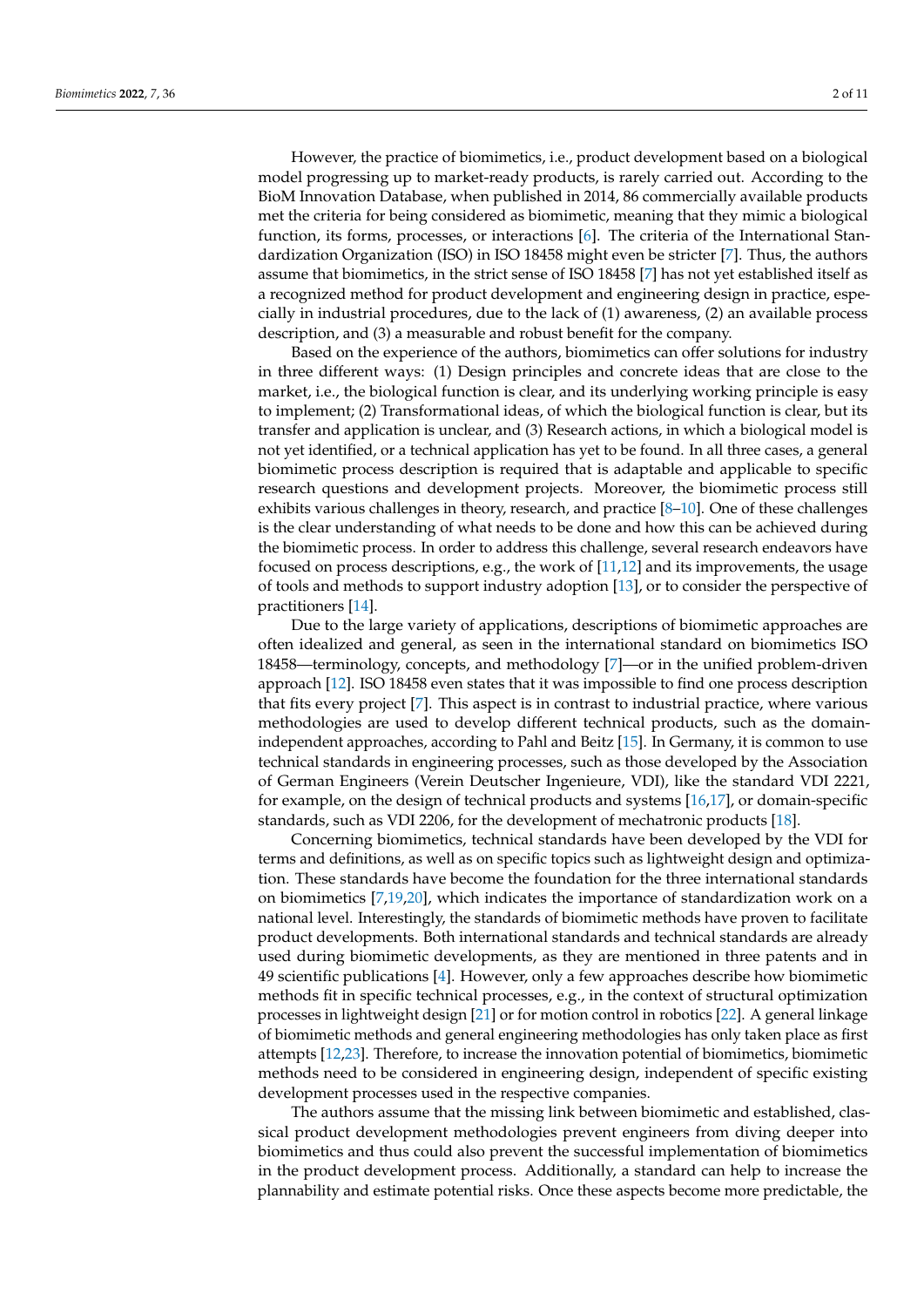acceptance of biomimetics might increase [\[23,](#page-9-21)[24\]](#page-9-22). Therefore, several strategies have been identified to overcome these barriers and increase the number of market-ready products, i.e.,  $(1)$  to describe an approach that can be adapted to individual projects  $[12]$ ,  $(2)$  to support users with methods and tools [\[23](#page-9-21)[,25](#page-9-23)[,26\]](#page-9-24), and (3) to link this approach to established working procedures already used in industry.

In 2019, the VDI invited experts from various scientific disciplines and industry to collaborate and focus on step 3, i.e., to develop a technical standard that explains how to integrate biomimetics in classical product development processes, with step-bystep guidance for industrial practice. Biomimetics is defined as the "interdisciplinary cooperation of biology and technology or other fields of innovation with the goal of solving practical problems [ . . . ]" [\[7\]](#page-9-6). As such, it can be understood and performed in various ways, e.g., focusing on technical functional improvements and/or considering efficiency strategies for biological systems, leading to more sustainable products. Furthermore, regarding the biomimetic process, there are similarities or links to other design approaches or management activities, such as TRIZ, Design Thinking, or Circular Economy, which could have also been linked to biomimetics.

In this article, a smaller group from this expert panel describes the workflow towards the new VDI Standard, VDI 6220 Part 2—Biomimetic Development Process; Products and Procedures -, which is available in German, but will soon be translated to English. The aim of this article is to present the efforts to standardize a pragmatic approach within the context of VDI standards. As such, it will help the scientific community to better understand the outcome of this work, i.e., the technical standard, and for anyone interested in the background information. It is the only article in the field that describes the standardization process and that emphasizes the link to classic product development processes. Therefore, the manuscript opens the scientific discussion in the field about the characteristics of biomimetics and other approaches, leading to a foundation for future work and the transformation of biomimetics.

The authors want to contribute to the development of a repeatable and robust methodology, which is considered to be a scientific challenge [\[27\]](#page-9-25). Since the standardization work is not known in its entirety in the academic field, the general principles of standardization work in the VDI, based on the VDI 1000—VDI Standardization Work—Principles and Procedures, are also explained here. The authors consider this background information to be of value to the scientific community, as similar endeavors might take place in other countries. Finally, the article presents the integration of biomimetic methods into existing product development methodologies and facilitates access to biomimetic methods by practitioners such as designers, engineers, industrial engineers, and product managers.

#### **2. Materials and Methods**

#### *2.1. Expert Panel for VDI 6220 Part 2*

According to VDI 1000, the expert panel for VDI 6220 Part 2 included all relevant interested parties. Box [1](#page-3-0) shows the main principles for developing a technical standard and setting up the panel. The standard committee consisted of 21 members from science, research, and industry, a secretary of the VDI, and one guest from a networking association, all of whom combined their expertise to establish an approach for the development of biomimetic products. Figure [1](#page-3-1) shows the participants of the expert panel. According to their employment, five members were assigned to industry and 16 to science and research. Based on their field of expertise, eight belong to the engineering sciences, six have a background in biology, and seven have expertise in interdisciplinary fields such as biomimetics itself, or work between engineering sciences and natural sciences. Some of the members could be allocated to more than one field of expertise, but only their primary interest was counted.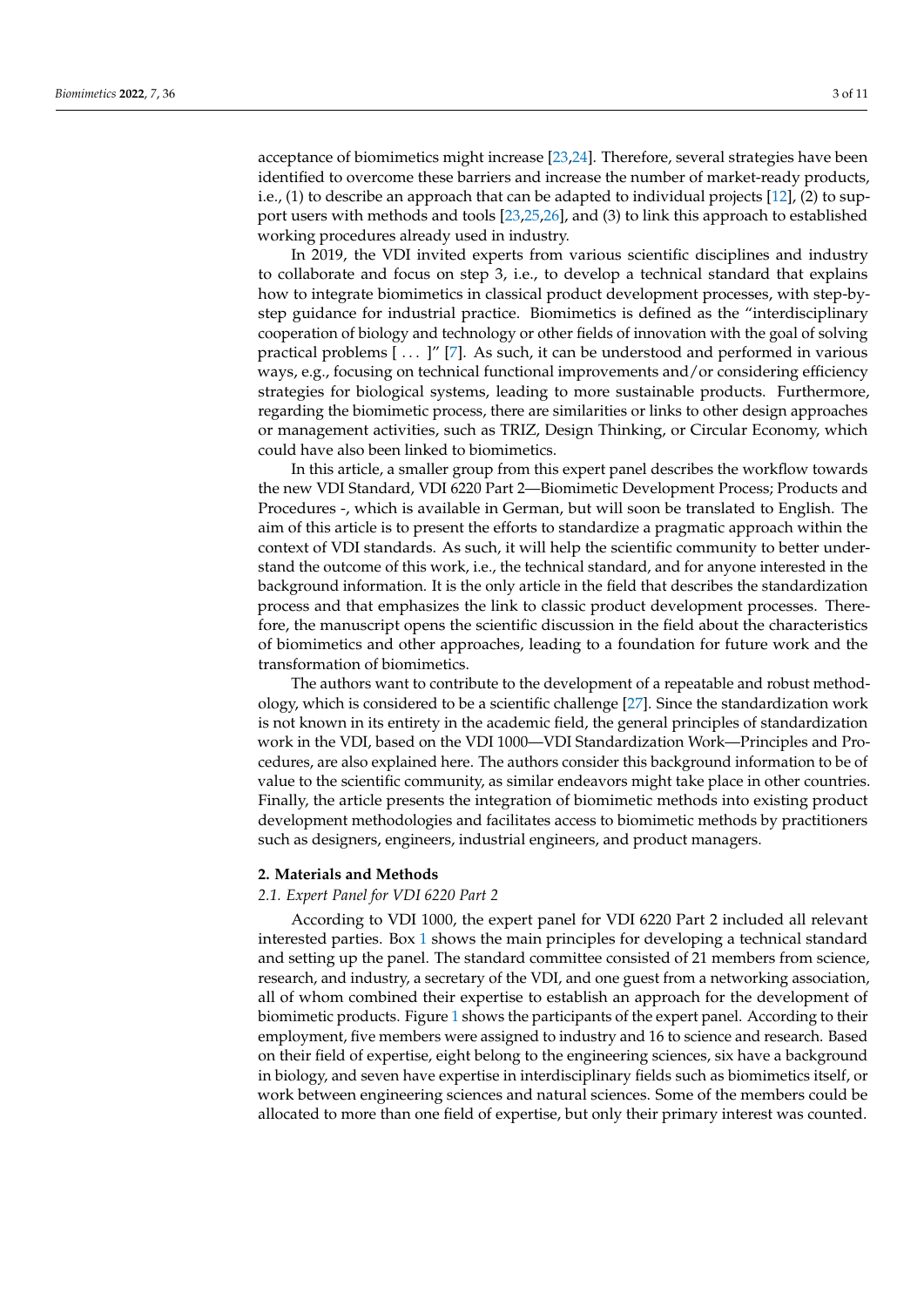<span id="page-3-1"></span>

by consensus or resolution and are documented.

Figure 1. Participants in the expert panel. B: biology; E: engineering; I: interdisciplinary. In total, 21 members, one guest, and one secretary collaborated on developing a process description for biomimetics.

<span id="page-3-0"></span>Box 1. Procedure for developing a technical standard based on VDI 1000.

## meetings have led to a consensus consensus consensus concerning a general biomimetic development processes and **VDI 1000—VDI Standardisation Work—Principles and Procedure**  $\mathbf{S}$  submit proposals for a new  $\mathbf{v}$  by guideline. Based on specified criteria it is checked whether an initiation of standardisation work is justified,  $\Big\vert$ (a) whether there is a current demand, (b) whether the topic is already covered, and (c) whether Anyone can submit proposals for a new VDI guideline. i.e., enough people from interested parties are willing to participate on a voluntary basis and contribute with their expertise. VDI standardization work serves society as a whole and is not intended to provide individuals an economic advantage. Individual members represent their personal expert perspective or reflect the perspective of an interested party. Appointing committee members is done carefully to ensure that all relevant interested parties are represented adequately. Committees develop preliminary, internal working papers for the purpose of preparing the manuscript oft he guideline. Decisions should be made by consensus; if this is not possible, a vote must be taken. Consensus means: "general agreement, characterized by the absence of sustained opposition to substantial issues by any important part of the concerned interests and by a process that involves seeking to take into account the views of all parties concerned and to reconcile any conflicting arguments [DIN EN 45020, 1.7]". Whereby "Consensus need not imply unanimity. [DIN EN 45020, 1.7]". With the publication of the draft, the general public can exert influence during the public inquiry procedure. Objections of the public are processed in the committee and, decisions are made by consensus or resolution and are documented. The guideline is then published and replaces the draft.

The committee was founded on 16 May 2019 in Düsseldorf, Germany. Overall, eleven meetings have led to a consensus concerning a general biomimetic development process description, and the group adopted the VDI standard draft on 21 September 2021. This VDI standard draft describes the methodological procedure recommended for a biomimetic development process. With the publication of the draft, the public can comment and advise on the public inquiry procedure. A draft is not considered a generally recognized rule for engineering workflows, but it can show trends of future technical progress. The public inquiry procedure starts with the publication of the draft (expected June 2022) and runs for four months. The received objections are reviewed by the committee and, in accordance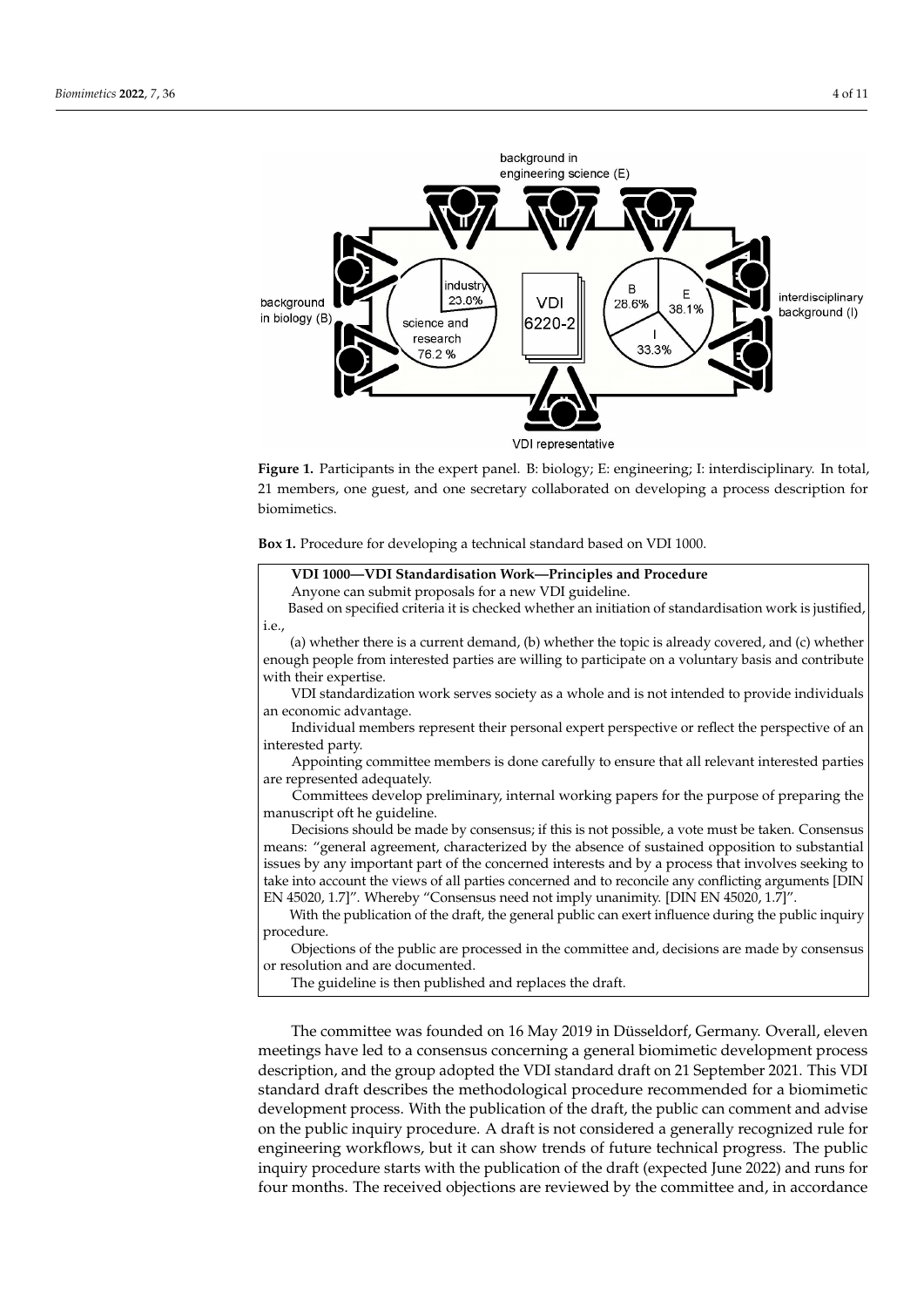with the principles of VDI standardization work, decisions are made by consensus or resolution and are then documented. The standard is then published, replacing the draft.

runs for four months. The received objections are reviewed by the committee and, in ac-

# *2.2. Standardization Work 2.2. Standardization Work*

In addition to the panel's expertise and their knowledge of the state of the art, the In addition to the panel's expertise and their knowledge of the state of the art, the new standard could draw on all previously published VDI standards on biomimetics (see new standard could draw on all previously published VDI standards on biomimetics (see [http://www.vdi.de/bionik;](http://www.vdi.de/bionik) accessed on 23 February 2022) and incorporate the experience http://www.vdi.de/bionik; accessed on 23 February 2022) and incorporate the experience gained from these drafting processes. Furthermore, some panel members are also active gained from these drafting processes. Furthermore, some panel members are also active on other standardization committees dealing with biomimetics, such as DIN (Deutsches on other standardization committees dealing with biomimetics, such as DIN (Deutsches Institut für Normung, the German Institute for Standardization) and ISO (the International Standardization Organization). Thus, experience from the international committees and participating communities could also be incorporated into the development of VDI 6220 Part 2. Figure 2 summarizes the standardization working process. 6220 Part 2. F[ig](#page-4-0)ure 2 summarizes the standardization working process.

<span id="page-4-0"></span>

**Figure 2.** Flow diagram of the working process that led to VDI 6220 Part 2. **Figure 2.** Flow diagram of the working process that led to VDI 6220 Part 2.

From the beginning of the work on VDI 6220 Part 2, special emphasis was placed on From the beginning of the work on VDI 6220 Part 2, special emphasis was placed on the fact that biomimetics should be understood as an addition to existing development the fact that biomimetics should be understood as an addition to existing development processes; thus, it addresses engineers and practitioners who use technical standards. In processes; thus, it addresses engineers and practitioners who use technical standards. In German-speaking countries, VDI 2221 Part 1 is a proven standard used in many develop-German-speaking countries, VDI 2221 Part 1 is a proven standard used in many development processes. Hence, it was selected to develop a linkage to VDI 6220 Part 2. However, ment processes. Hence, it was selected to develop a linkage to VDI 6220 Part 2. However, complementary conceptualizations in the context of biomimetics and product development have also been discussed and consi[der](#page-9-16)[ed](#page-9-21) [\[18](#page-9-23)[,23](#page-9-24)[,25](#page-10-0)[,26,](#page-10-1)28,29].

The production process, i.e., the discursive preparation of a standard draft, is comparable to an open review process in which all members read and correct the texts, if necessary. As soon as the working papers have reached a certain level of maturity, they are further edited so that the finished manuscript corresponds to the consensus found by the committee, thus complying with the state of the art after the public inquiry procedure. The content of a standard can therefore no longer be traced back to specific authors, and all content and working documents are to be treated confidentially until the draft stage. In addition, a standard must be formulated as a very compact and practicable recommendation for action. The production process, in particular the discussions that led to the result of a technical standard and thus to the state of the art, eludes scientific scrutiny, and only the condensed result is reported.

#### *2.3. Common Language for the Biomimetic Approaches*

A general recommendation in standardization work is to agree on a common language accepted by all panel members. Therefore, a significant amount of committee work was devoted to selecting and defining technical terms that are used accurately in the standard. In this case, knowledge and experience from the use of the already established VDI 2221 Part 1 and Part 2, VDI 2206, and VDI 6220 Part 1 have been incorporated.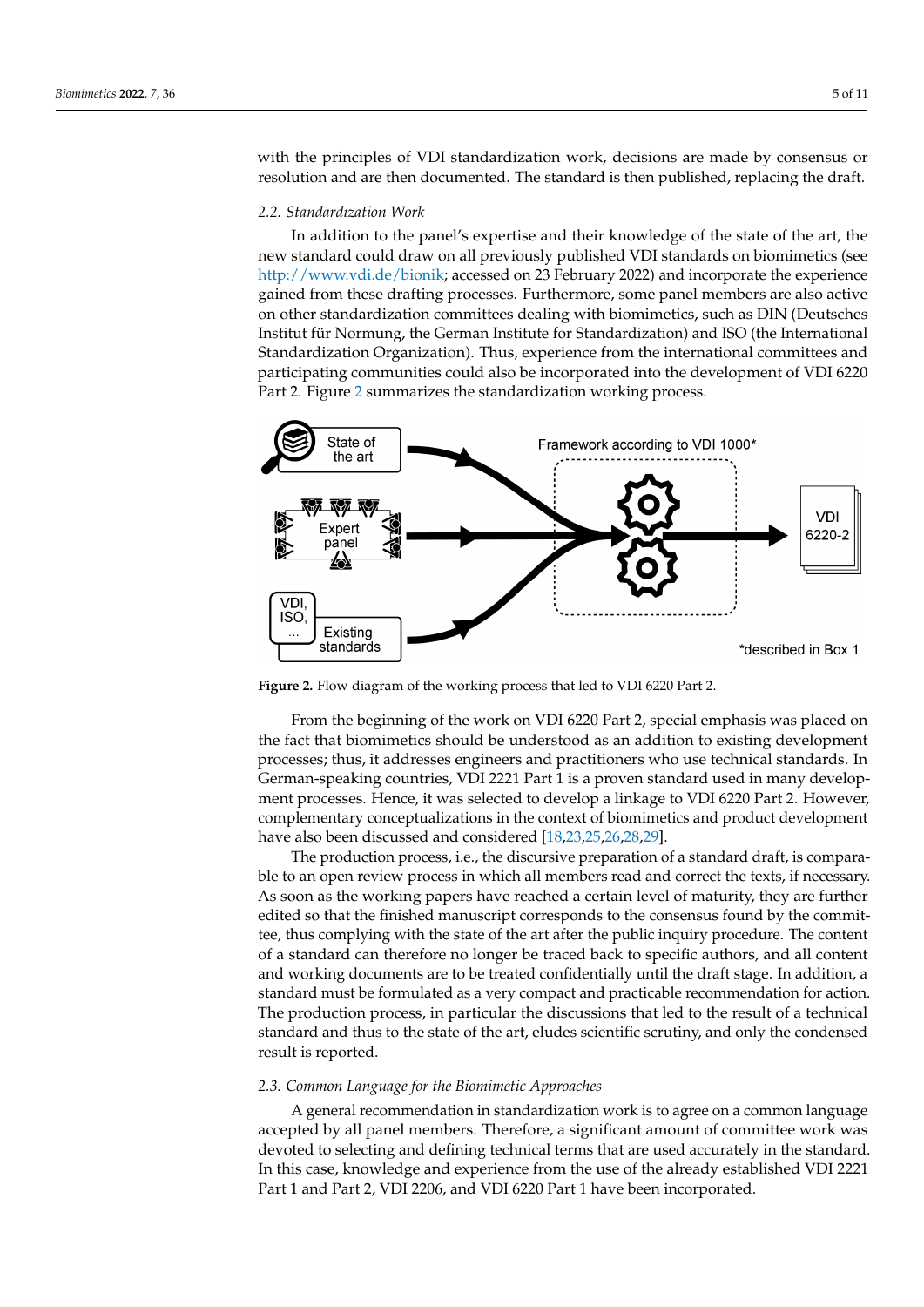As part of the initial definitions, the introduction to VDI 6220 Part 2 defines specific As part of the initial definitions, the introduction to VDI 6220 Part 2 defines specific biomimetic terms based on the expert panel's knowledge and the state of the art. To biomimetic terms based on the expert panel's knowledge and the state of the art. To achieve a common language understandable between biomimetics and classical product achieve a common language understandable between biomimetics and classical product development, terms and definitions from, e.g., VDI 2221 and VDI 6220-1 were used for development, terms and definitions from, e.g., VDI 2221 and VDI 6220-1 were used for the description of the biomimetic development process. As such, readers will be familiar the description of the biomimetic development process. As such, readers will be familiar with the wording and the explanation of the different steps of the biomimetic development process is clear and easy to follow.

standard. In this case, knowledge and experience from the use of the already established

## **3. Results 3. Results**

The main achievement of the interdisciplinary work of the VDI 6220 Part 2 committee The main achievement of the interdisciplinary work of the VDI 6220 Part 2 committee is the linking of biomimetics with the classical product development process. Figure  $3$ shows the general structure of this interconnection. Further details can be found in VDI shows the general structure of this interconnection. Further details can be found in VDI 6220 Part 2 (draft 2022), as copyright issues do not allow reprinting content of a standard. 6220 Part 2 (draft 2022), as copyright issues do not allow reprinting content of a standard. The standard introduces biomimetics as an iterative, 9-step process and offers utilization The standard introduces biomimetics as an iterative, 9-step process and offers utilization methods in different phases of the research and development process. methods in different phases of the research and development process.

<span id="page-5-0"></span>

**Figure 3.** The biomimetic process of VDI 6220 Part 2 linked to the classical product development, **Figure 3.** The biomimetic process of VDI 6220 Part 2 linked to the classical product development, for for example, as in VDI 2221 Part 1 and Part 2. example, as in VDI 2221 Part 1 and Part 2.

Different options were discussed in the expert panel to illustrate the biomimetic approaches of problem-driven and solution-based methods, ranging from simplifying quential representations, to using a clock model or a spiral, [24], e.g., in VDI 2221 Part 1 sequential representations, to using a clock model or a spiral, [\[24\]](#page-9-22), e.g., in VDI 2221 Part 1 and VDI 2221 Part 2. While sequential representations are often easier to understand, they and VDI 2221 Part 2. While sequential representations are often easier to understand, they lack a distinct illustration of the iterative and parallel work in practice that is common for lack a distinct illustration of the iterative and parallel work in practice that is common for biomimetic working processes. Complex representations illustrate iterative and parallel biomimetic working processes. Complex representations illustrate iterative and parallel work, but users might not know where to start and what exactly needs to be done. In favor of a low threshold for users with different backgrounds, the expert panel decided to use a spiral to represent the biomimetic approaches, with additional remarks in the text pointing to the possibility of parallel and iterative work during the process. The spiral is presented to emphasize iterations similar to the V-Model in VDI 2206, where a subsequent process begins with insights from the previous process [\[18\]](#page-9-16). Thus, and in contrast to existing biomimetic process representations, the chosen representation of the process is both detailed and formalized.

The biomimetic spiral is split into four sections with continuous transitions. Each section represents a phase in the biomimetic approaches and contains phase-specific activities. The phases are: arrange (I), analyze (II), abstract (III), and apply (IV) and are similar to other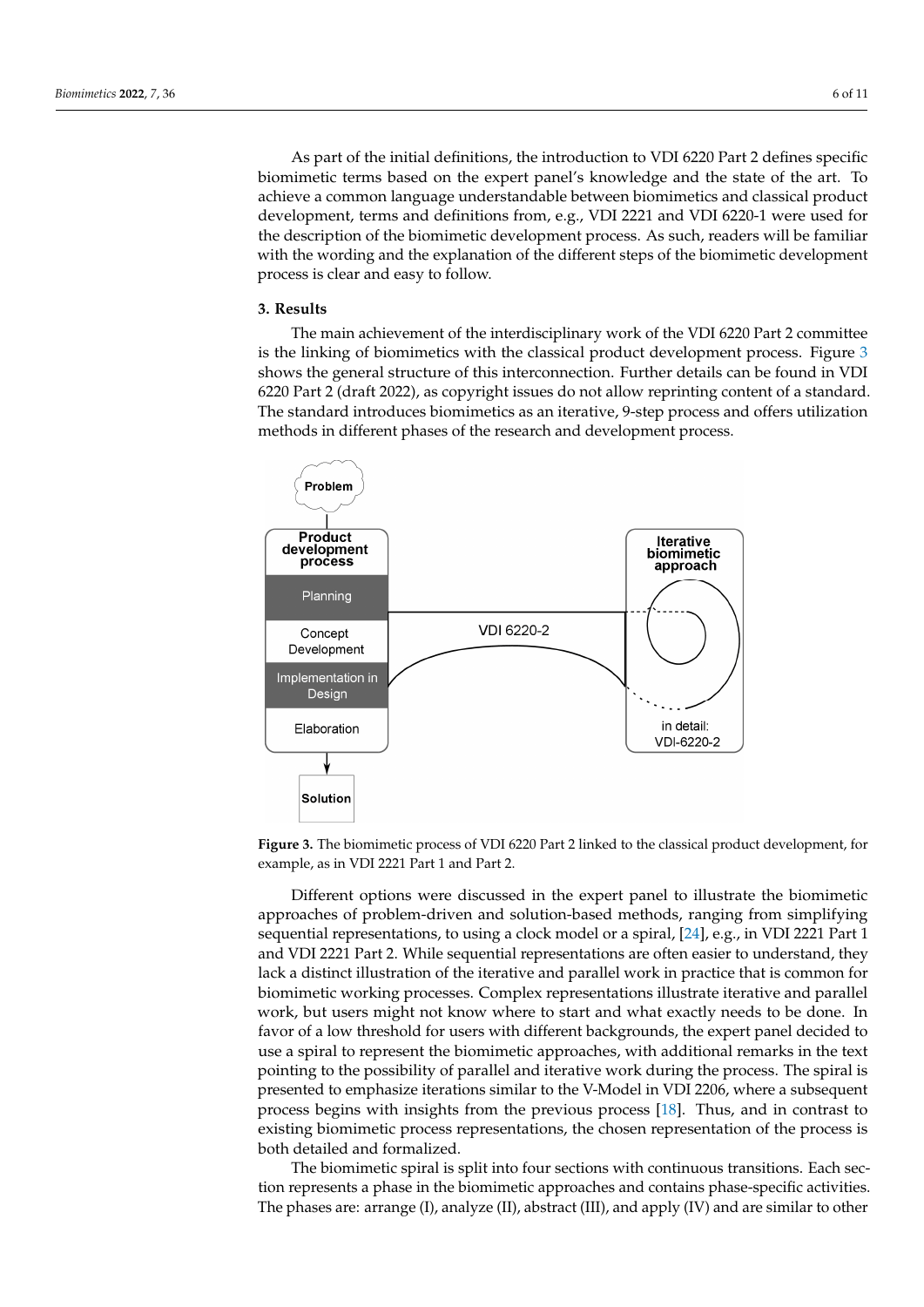process descriptions of biomimetics [\[12\]](#page-9-10). The spiral encompasses both the solution-based and the problem-driven approach of biomimetics. When beginning a problem-driven approach, the starting point is at the top of the product development process, with the link to biomimetic methods at the end of the planning, concept development, and design phase. The starting point for the solution-based approach is in the center of the biomimetic spiral.

### *The Classical Product Development Process and Its Link with the Biomimetic Approach*

The development process according to VDI 2221 Part 1, with the division into the four product development phases (planning, concept development, implementation in design, and elaboration) as introduced by Pahl and Beitz, was chosen intentionally for the classical product development process [\[15,](#page-9-13)[16\]](#page-9-14). This choice is because this methodology is well established in industry, and the development process is generic so that it can be applied to a wide range of products (including processes), regardless of the domain. According to VDI 2221, the general product development process is to go through a problem-solving process from a problem to a possible solution. An essential part of developing technical products is the search for solutions, which is mainly carried out in the concept development phase. In the context of the classical product development process, several methods (for finding solutions in the concept development phase) are already provided to support engineers, e.g., morphological boxes and classification schemes [\[30](#page-10-2)[,31\]](#page-10-3).

By linking the classical product development process with the biomimetic approaches, the classical development process receives a further branch, represented by the bridge in Figure [3,](#page-5-0) and connected with the methods and contents from VDI 6220-2. The linkage of the product development process with the problem-driven biomimetic approach begins after the planning phase and ends at the end of the concept development phase (or at the start of the implementation in design phase). This extension of the classical development process to a separate but related biomimetic process allows for the expansion of the solution space through the biological-biomimetic domain, subsequently increasing the successful implementation of these found solutions. Both the classical process and the iterative biomimetic approach benefit from the knowledge of the other, e.g., new insights during the product development process might require another iteration in the biomimetic spiral, while insights during this iteration might trigger additional activities in the product development process.

One prerequisite to begin the overall process of the biomimetic approaches is the willingness to dive into biology, to have a basis of biological know-how [\[8\]](#page-9-7) or at least to collaborate. Several efforts have already been made to systematize the search for biological solutions. Ontologies and keyword finders help to make the search more precise, as well as databases and programs on the World Wide Web, some of which are freely available, to find suitable models. A listing can be found in VDI 6220 Part 2, Beismann 2018 [\[23\]](#page-9-21) or Wanieck et al., 2017 [\[26\]](#page-9-24). However, all previous approaches have their limitations, either due to the abundance of possible solutions in nature or due to the lack of knowledge about the biological models. The expert panel did not choose specific tools, databases, or methods to include during the process, but they are mentioned in the technical standard. Therefore, it might be necessary to conduct additional biological investigations during the process. This should be encouraged so that the transfer and interdisciplinary technological implementation process is further supported. However, VDI 6220-2 does not provide biological methods to improve the knowledge on the biological system, but primarily proposes methods to transfer existing biological knowledge to engineering problems with interdisciplinary teams—one core step in the biomimetic approach. VDI 6220 Part 2 is composed so that anyone interested in the topic can explore the approaches and its outcomes. The biomimetic approaches clearly benefit from interdisciplinarity and teamwork. Sometimes, bioinspiration comes from unexpected domains that cannot be planned, but which require an open-minded team to be recognized.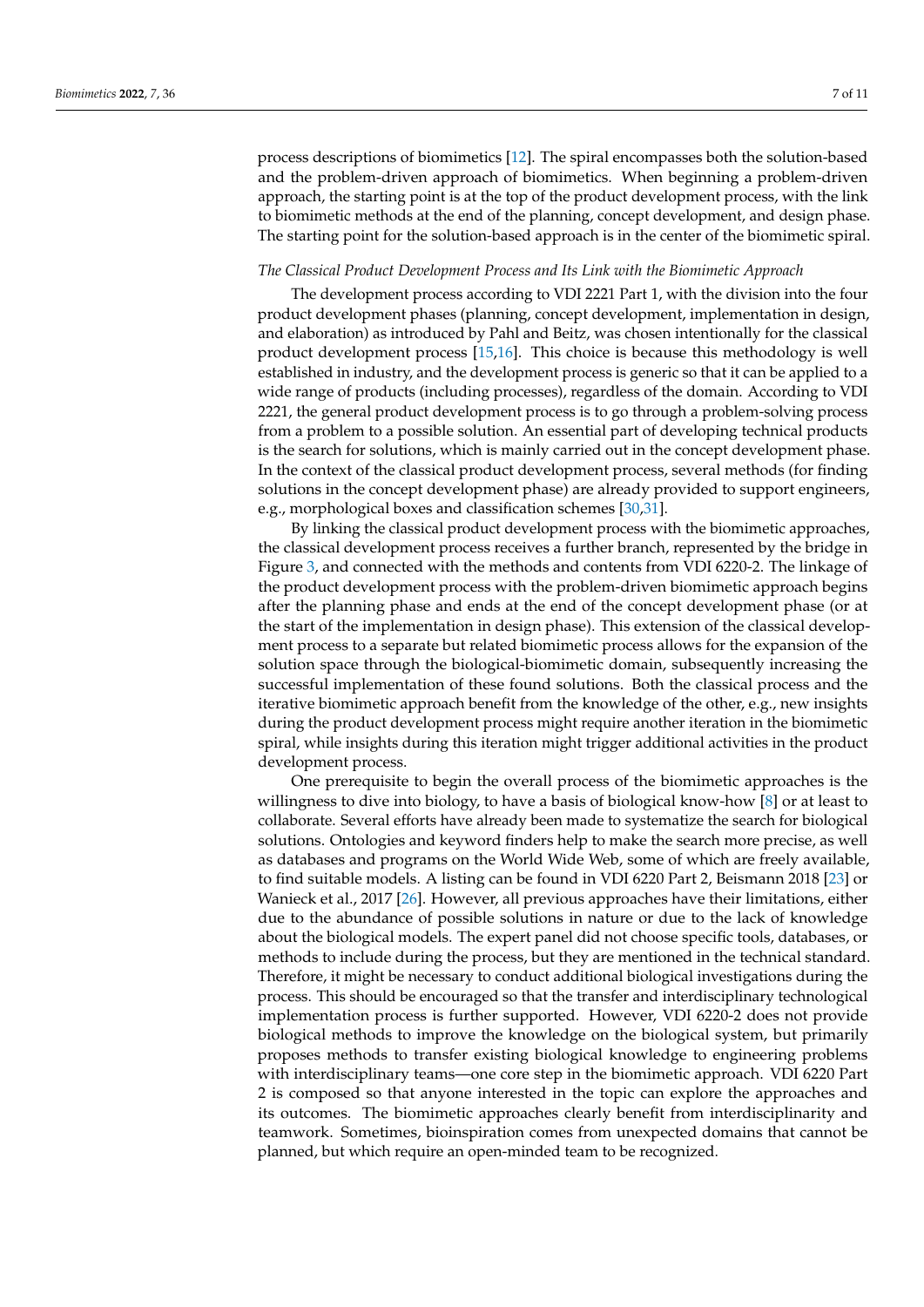In the case of a solution-based approach, the product development process starts from within the spiral. This process is mainly initiated by biologists that collaborate with engineers when entering the product development process.

## **4. Discussion**

The new standard VDI 6220 Part 2 links biomimetics to the classical product development process commonly used by engineers. For this purpose, the expert panel agreed that biomimetics, in this case, is understood primarily as a supplement to existing development processes to enable its linkage into already established processes, instead of introducing a new, stand-alone process. This aspect might help reduce inhibitions and increase the usage of biomimetics in technical fields of industry with engineers as the primary users of VDI standards. Hence, it is an addition to the product development process, such as VDI 2221.

Nevertheless, the intensive work that needs to be done during a biomimetic development process remains, along with some of its challenges. Some of these challenges are: (1) Product designs are based on human-made decisions, whereas biological solutions result from evolution. Thus, structural and functional solutions in organisms have design constraints, such as phylogenetic, functional, morphogenetic, and environmental limitations [\[32\]](#page-10-4). (2) During the biomimetic working process, the transferability and scalability of the biological model have to be analyzed [\[33,](#page-10-5)[34\]](#page-10-6). A body shape that might be advantageous at high Reynolds numbers might not be as efficient at low Reynolds numbers, given that here, viscous forces instead of inertial forces are dominating [\[32\]](#page-10-4). (3) Multifunctionality in biological systems might hinder the extraction of a single desired working principle [\[24\]](#page-9-22), or biological principles might lose their functionality when applied to different scale dimensions [\[32\]](#page-10-4). (4) On the technical side, feasibility might be limited through the current state of manufacturing processes, such as the production of hierarchically organized materials or dynamic, sensor-integrated systems. Finally, (5) biomimetic developments might take longer than classical ones, with an average development time of 6–9 years [\[1\]](#page-9-0).

Even though biomimetics has been described as an additional method for an engineering process within the new VDI standard, it can also be described as an individual field of research. It is still possible to follow the biomimetic process on its own as an essential method for solution-finding, especially with the solution-based approach. Even if the difference of how to use biomimetics may seem to be slight, using biomimetics as an integral part of product engineering may remove obstacles for the uptake of biomimetics in general, as it relies on existing well-known design processes.

In biomimetics, communication across disciplines has been discussed several times as a challenge which must be overcome [\[1](#page-9-0)[,25\]](#page-9-23). The expert panel needed to find a common language within the committee itself and especially for the description of the biomimetic approaches in the technical standard. Therefore, it was also decided to use and integrate definitions and terms from classical engineering design for the biomimetic process. Specific biomimetic definitions were defined by consensus of the expert panel, while common technical terms were adapted from the existing standards. As such, the biomimetic development process adjusts to the engineering process, and this might further remove inhibitions. In the past, the motivation for describing biomimetics was meant first, to raise awareness so that users are motivated to consider this approach at all, and second, to simplify the various steps which need to be performed to make it easier to understand. This simplification led to a lack of preciseness concerning the usage of specific terms, while in contrast, classical product development reflects a clear terminology and understanding of its procedures. Therefore, using a common language is assumed to make the biomimetic process easier, possibly increase its usage. The definitions of the terms *bionics* and *biomimetics*, which are strictly used in the VDI standards, may be discussed anew, in the future, because these two terms are increasingly being used synonymously.

The work of the VDI 6220-2 committee was an inter- and transdisciplinary endeavor, including academics and practitioners from industry. The aim was to achieve a consensus in understanding the process itself and to describe a process that is oriented towards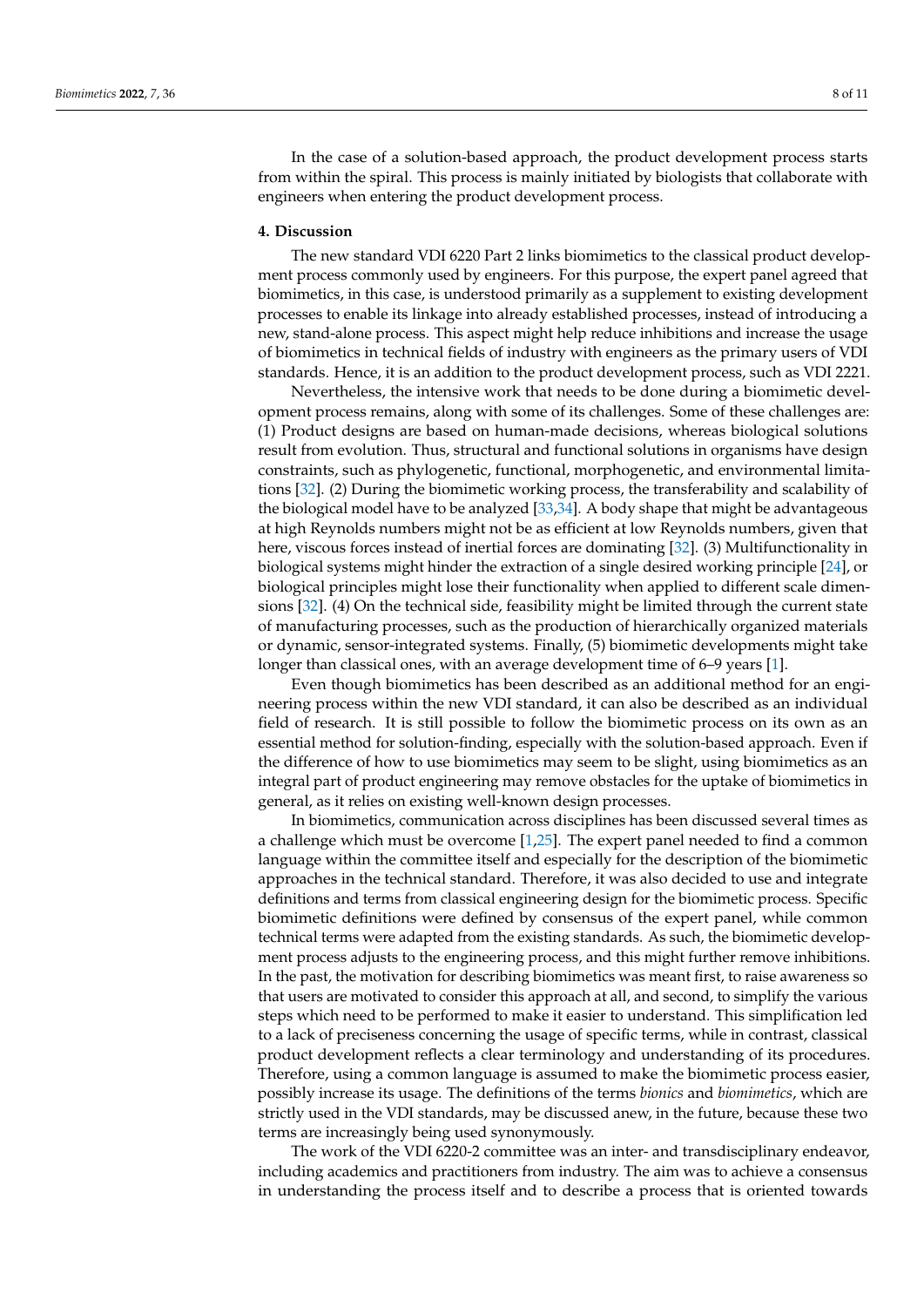industrial uptake and application. This occurred by taking the needs and expectations of the industry into consideration, since their representatives were part of the panel.

Having such a large and diverse expert panel may cause problems. Despite careful selection of the interested parties, stakeholders may join the committee later during the working process of developing a standard. In the early phase of the development process, new ideas or even fundamental decisions are introduced and discussed. The introduction of new ideas in the later phases of standard development often impedes the process and should therefore be avoided by involving all interested parties from the beginning, or considering these new ideas again during the objection phase.

For this reason, it often makes sense to start the standardization work towards a technical standard at the national level and to introduce the result into international discussions as a national consensus. The general development process in Germany is highly influenced by the engineering sciences, and the focus of biomimetics is mainly on technical innovation. In other countries, the focus of biomimetics or its usage may differ; for instance, the focus might be primarily towards sustainable development. It would be interesting to see how other countries would set up such a standard and encourage international discussions that might be considered in future revisions of the presented VDI standard.

An advantage of a standard compared to a scientific publication is that its content is based on consensus. However, the development of a new standard requires at least three years of work before publication, and often more. Therefore, even if the state of the art is defined by a standard, it often lags behind the latest developments. Therefore, a standard must be checked regularly to ensure that it is up to date and, if necessary, it requires revision. At the VDI, revision happens every five years to ensure that the standard is adapted to the latest developments [\[35\]](#page-10-7).

#### **5. Conclusions**

The main objective of the interdisciplinary expert panel developing the new standard VDI 6220 Part 2 was to provide engineers who are familiar with the classical product development standards with support for the development of biomimetic products. As usual for new standards, there is not yet an experience of how the VDI 6220 Part 2 has been received. The assumption that VDI 6220 Part 2 contributes to improvement must be evaluated in practice. Therefore, subsequent work will need to study how engineers and/or biologists are able to work with this new standard and whether there is an increase in marketable biomimetic products. Research on the acceptance of the new VDI Standard in the classical technical product development process, as well as its application in the development of new biomimetic products, will therefore be carried out in follow-up studies. If an international standard on the methodology of biomimetics is established in the future, VDI 6220 Part 2 will be discussed internationally, and further approaches could be incorporated in an ensuing revised version.

**Author Contributions:** Conceptualization, H.B., E.U. and M.B.; methodology, K.W., L.H., M.B., E.U., M.H., M.D. and H.B.; investigation, K.W., L.H., M.B., E.U., M.H., M.D. and H.B.; writing—original draft preparation, H.B., E.U., M.B., L.H. and K.W.; writing—review and editing, K.W., L.H., M.B., E.U., M.H., M.D. and H.B.; visualization, E.U. and M.B.; supervision, K.W. and H.B.; project administration, K.W. All authors have read and agreed to the published version of the manuscript.

**Funding:** This research received no external funding.

**Institutional Review Board Statement:** Not applicable.

**Informed Consent Statement:** Not applicable.

**Data Availability Statement:** Not applicable.

**Acknowledgments:** The authors would like to thank the entire expert panel for their cooperation during the preparation of VDI 6220 Part 2 and for their valuable contributions. The authors also thank the VDI for technical support.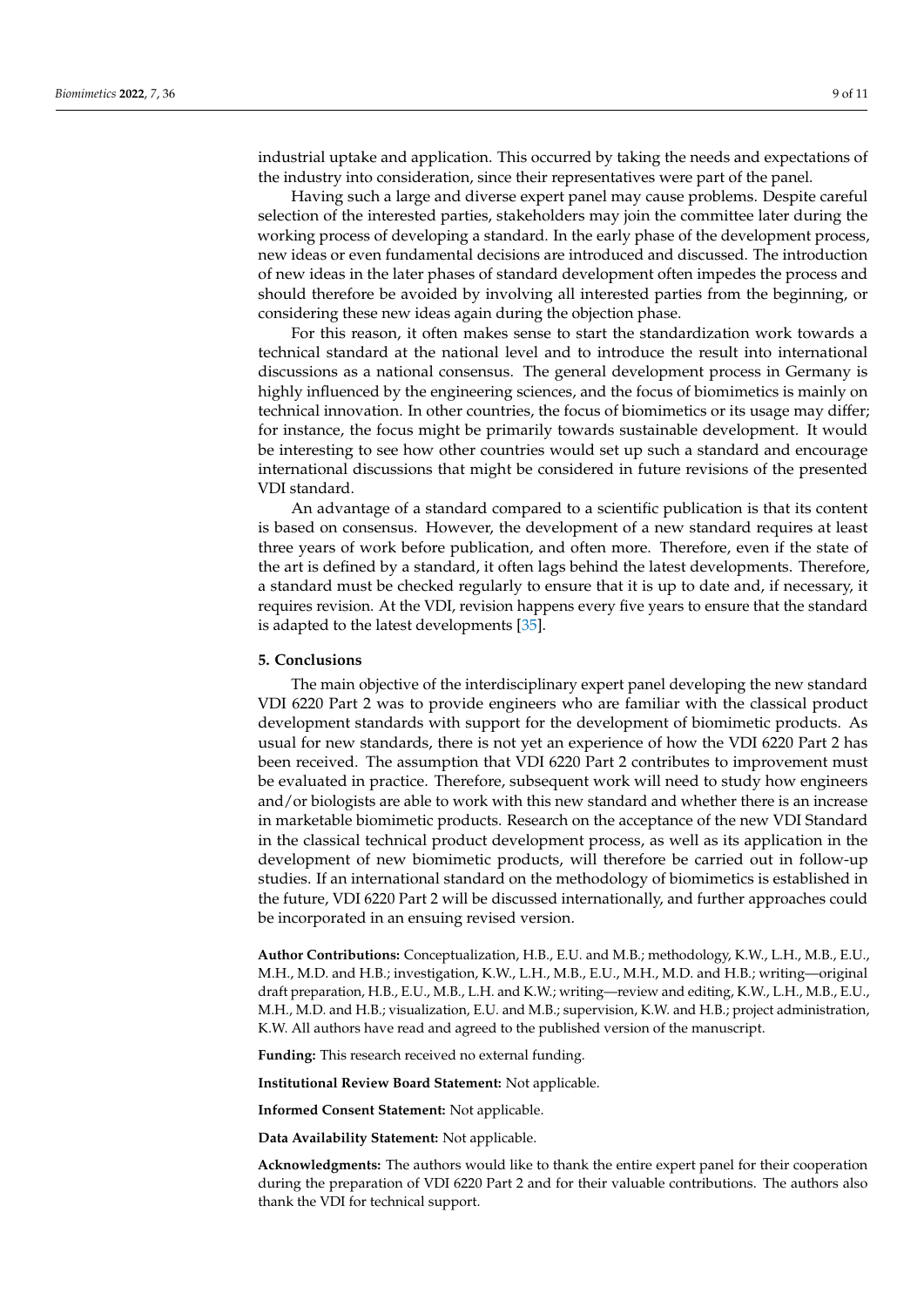**Conflicts of Interest:** The authors declare no conflict of interest.

**Standards Infopoint:** Current VDI standards can be read at public display points. A map of the locations can be found here: <https://www.beuth.de/en/standards/see-standards-in-person-#/> (accessed on 23 February 2022). VDI standards are commercially available from the publisher Beuth-Verlag: <https://www.beuth.de/en/webshop> (accessed on 23 February 2022).

## **References**

- <span id="page-9-0"></span>1. Chirazi, J.; Wanieck, K.; Fayemi, P.-E.; Zollfrank, C.; Jacobs, S. What Do We Learn from Good Practices of Biologically Inspired Design in Innovation? *Appl. Sci.* **2019**, *9*, 650. [\[CrossRef\]](http://doi.org/10.3390/app9040650)
- <span id="page-9-1"></span>2. Lenau, T.A.; Metze, A.-L.; Hesselberg, T. Paradigms for biologically inspired design. *Bioinspir. Biomim. Bioreplication VIII* **2018**, *10593*, 1059302. [\[CrossRef\]](http://doi.org/10.1117/12.2296560)
- <span id="page-9-2"></span>3. Lepora, N.F.; Verschure, P.; Prescott, T.J. The state of the art in biomimetics. *Bioinspir. Biomim.* **2013**, *8*, 13001. [\[CrossRef\]](http://doi.org/10.1088/1748-3182/8/1/013001)
- <span id="page-9-3"></span>4. Wanieck, K.; Beismann, H. Perception and role of standards in the world of biomimetics. *Bioinspir. Biomim. Nanobiomater.* **2021**, *10*, 8–15. [\[CrossRef\]](http://doi.org/10.1680/jbibn.20.00024)
- <span id="page-9-4"></span>5. Snell-Rood, E. Interdisciplinarity: Bring biologists into biomimetics. *Nature* **2016**, *529*, 277–278. [\[CrossRef\]](http://doi.org/10.1038/529277a) [\[PubMed\]](http://www.ncbi.nlm.nih.gov/pubmed/26791704)
- <span id="page-9-5"></span>6. Jacobs, S.R.; Nichol, E.C.; Helms, M.E. "Where Are We Now and Where Are We Going?" The BioM Innovation Database. *J. Mech. Des.* **2014**, *136*, 111101. [\[CrossRef\]](http://doi.org/10.1115/1.4028171)
- <span id="page-9-6"></span>7. *ISO 18458:2015*; Biomimetics—Terminology, Concepts and Methodology. ISO: Geneva, Switzerland, 2015.
- <span id="page-9-7"></span>8. Graeff, E.; Maranzana, N.; Aoussat, A. Biological Practices and Fields, Missing Pieces of the Biomimetics' Methodological Puzzle. *Biomimetics* **2020**, *5*, 62. [\[CrossRef\]](http://doi.org/10.3390/biomimetics5040062) [\[PubMed\]](http://www.ncbi.nlm.nih.gov/pubmed/33218019)
- 9. Blamires, S.J.; Spicer, P.T.; Flanagan, P.J. Spider Silk Biomimetics Programs to Inform the Development of New Wearable Technologies. *Front. Mater.* **2020**, *7*, 29. [\[CrossRef\]](http://doi.org/10.3389/fmats.2020.00029)
- <span id="page-9-8"></span>10. Rovalo, E.; McCardle, J. Performance Based Abstraction of Biomimicry Design Principles using Prototyping. *Designs* **2019**, *3*, 38. [\[CrossRef\]](http://doi.org/10.3390/designs3030038)
- <span id="page-9-9"></span>11. Helms, M.; Vattam, S.S.; Goel, A.K. Biologically inspired design: Process and products. *Des. Stud.* **2009**, *30*, 606–622. [\[CrossRef\]](http://doi.org/10.1016/j.destud.2009.04.003)
- <span id="page-9-10"></span>12. Fayemi, P.E.; Wanieck, K.; Zollfrank, C.; Maranzana, N.; Aoussat, A. Biomimetics: Process, tools and practice. *Bioinspir. Biomim.* **2017**, *12*, 11002. [\[CrossRef\]](http://doi.org/10.1088/1748-3190/12/1/011002) [\[PubMed\]](http://www.ncbi.nlm.nih.gov/pubmed/28114108)
- <span id="page-9-11"></span>13. Kruiper, R.; Vincent, J.F.V.; Abraham, E.; Soar, R.C.; Konstas, I.; Chen-Burger, J.; Desmulliez, M.P.Y. Towards a Design Process for Computer-Aided Biomimetics. *Biomimetics* **2018**, *3*, 14. [\[CrossRef\]](http://doi.org/10.3390/biomimetics3030014) [\[PubMed\]](http://www.ncbi.nlm.nih.gov/pubmed/31105236)
- <span id="page-9-12"></span>14. Graeff, E.; Letard, A.; Raskin, K.; Maranzana, N.; Aoussat, A. Biomimetics from practical feedback to an interdisciplinary process. *Res. Eng. Des.* **2021**, *32*, 349–375. [\[CrossRef\]](http://doi.org/10.1007/s00163-021-00356-x)
- <span id="page-9-13"></span>15. Bender, B.; Gericke, K. *Pahl/Beitz Konstruktionslehre*; Springer: Berlin/Heidelberg, Germany, 2021.
- <span id="page-9-14"></span>16. VDI—Verein Deutscher Ingenieure e.V. Design of Technical Products and Systems—Model of Product Design. Beuth Verlag (2221 Part 1). Available online: [https://www.vdi.de/richtlinien/details/vdi-2221-blatt-1-entwicklung-technischer-produkte-und](https://www.vdi.de/richtlinien/details/vdi-2221-blatt-1-entwicklung-technischer-produkte-und-systeme-modell-der-produktentwicklung)[systeme-modell-der-produktentwicklung](https://www.vdi.de/richtlinien/details/vdi-2221-blatt-1-entwicklung-technischer-produkte-und-systeme-modell-der-produktentwicklung) (accessed on 11 January 2022).
- <span id="page-9-15"></span>17. VDI—Verein Deutscher Ingenieure e.V. Design of Technical Products and Systems—Configuration of Individual Product Design Processes. Beuth Verlag (2221 Part 2). 2019. Available online: [https://www.vdi.de/richtlinien/details/vdi-2221-blatt-2-entwicklung](https://www.vdi.de/richtlinien/details/vdi-2221-blatt-2-entwicklung-technischer-produkte-und-systeme-gestaltung-individueller-produktentwicklungsprozesse)[technischer-produkte-und-systeme-gestaltung-individueller-produktentwicklungsprozesse](https://www.vdi.de/richtlinien/details/vdi-2221-blatt-2-entwicklung-technischer-produkte-und-systeme-gestaltung-individueller-produktentwicklungsprozesse) (accessed on 11 January 2022).
- <span id="page-9-16"></span>18. VDI—Verein Deutscher Ingenieure e.V. Development of Mechatronic and Cyber-Physical Systems. Beuth Verlag (2206). 2021. Available online: [https://www.vdi.de/richtlinien/details/vdivde-2206-entwicklung-mechatronischer-und-cyber-physischer](https://www.vdi.de/richtlinien/details/vdivde-2206-entwicklung-mechatronischer-und-cyber-physischer-systeme)[systeme](https://www.vdi.de/richtlinien/details/vdivde-2206-entwicklung-mechatronischer-und-cyber-physischer-systeme) (accessed on 11 January 2022).
- <span id="page-9-17"></span>19. *ISO 18459:2015*; Biomimetics—Biomimetic Structural Optimization. ISO: Geneva, Switzerland, 2015.
- <span id="page-9-18"></span>20. *ISO 18457:2016*; Biomimetics—Biomimetic Materials, Structures and Components. ISO: Geneva, Switzerland, 2016.
- <span id="page-9-19"></span>21. Klein, B. *Leichtbau-Konstruktion. Berechnungsgrundlagen und Gestaltung*, 10th ed.; Springer eBook Collection Computer Science and Engineering; Springer Vieweg: Wiesbaden, Germany, 2013.
- <span id="page-9-20"></span>22. Bartz, M.; Gößling, R.; Remus, R.; Bender, B. Development of a bioinspired approach for the design of kinematic chains. In Proceedings of the DESIGN 2018 15th International Design Conference, Zagreb, Croatia, 21–24 May 2018; Faculty of Mechanical Engineering and Naval Architecture, University of Zagreb: Zagreb, Croatia; The Design Society: Glasgow, UK, 2018; pp. 975–984. [\[CrossRef\]](http://doi.org/10.21278/idc.2018.0330)
- <span id="page-9-21"></span>23. Beismann, H. Bionik in Entwicklungsprozesse integrieren. In *Bionik in der Strukturoptimierung: Praxishandbuch für Ressourceneffizienten Leichtbau*; Sauer, A., Ed.; Vogel Business Media: Wurzburg, Germany, 2018.
- <span id="page-9-22"></span>24. Wolff, J.O.; Wells, D.; Reid, C.R.; Blamires, S.J. Clarity of objectives and working principles enhances the success of biomimetic programs. *Bioinspir. Biomim.* **2017**, *12*, 51001. [\[CrossRef\]](http://doi.org/10.1088/1748-3190/aa86ff) [\[PubMed\]](http://www.ncbi.nlm.nih.gov/pubmed/28820140)
- <span id="page-9-23"></span>25. Hollermann, M. Enabling Biomimetics. Development and Evaluation of a Biomimetic Methodology for Supporting Creativity in Product Innovation. Master's Thesis, University of Bremen, Bremen, Germany, 2012.
- <span id="page-9-24"></span>26. Wanieck, K.; Fayemi, P.E.; Maranzana, N.; Zollfrank, C.; Jacobs, S. Biomimetics and its tools. *Bioinspir. Biomim. Nanobiomater.* **2017**, *6*, 53–66. [\[CrossRef\]](http://doi.org/10.1680/jbibn.16.00010)
- <span id="page-9-25"></span>27. Goel, A.; AcAdams, D.; Srone, R. (Eds.) *Biologically Inspired Design*; Springer: London, UK, 2014.